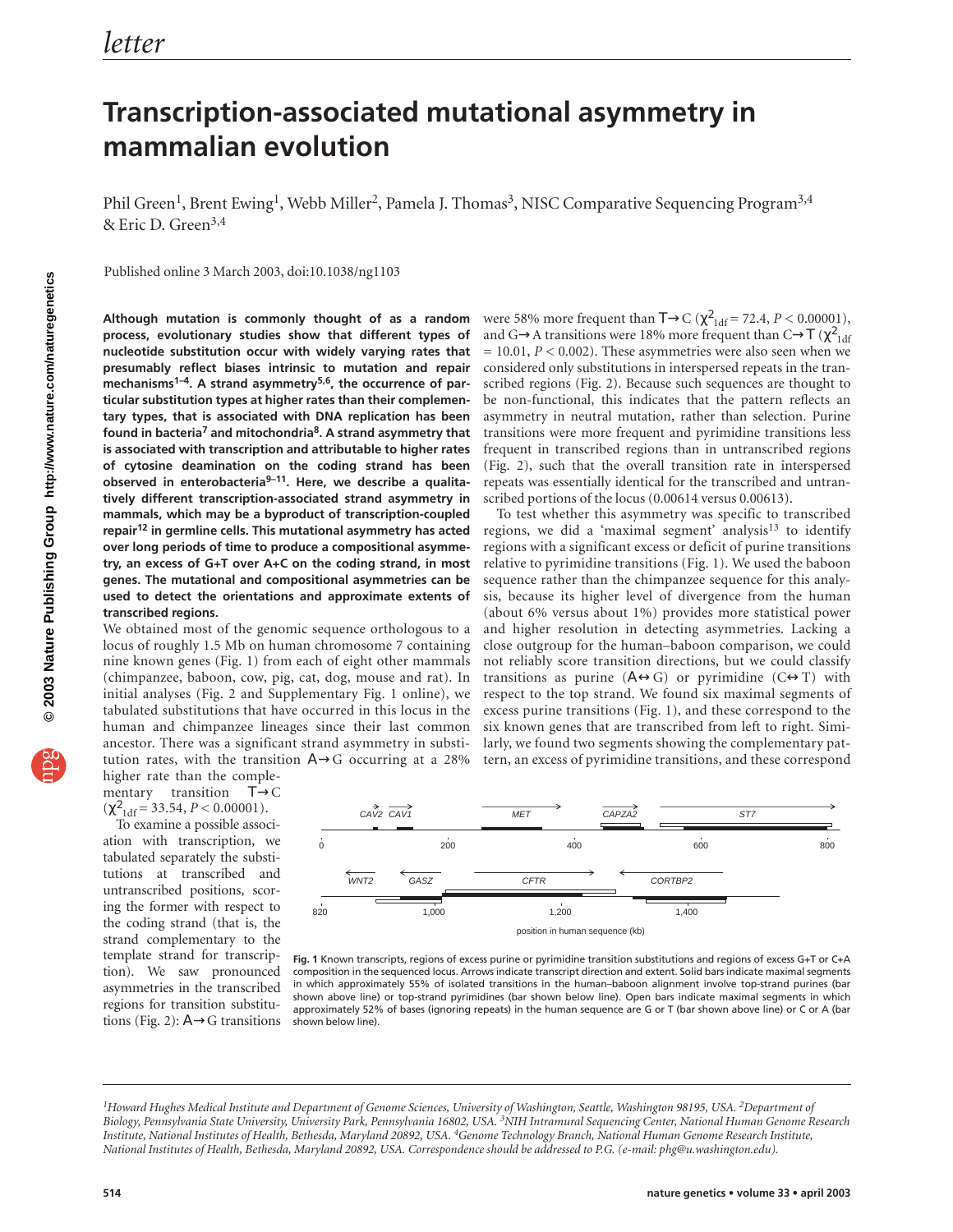

to two of the three known genes transcribed in the complementary direction (*WNT2* has no corresponding segment).

Although segment boundaries did not precisely align with the transcript boundaries (possibly owing to an insufficient density of informative sites), this analysis showed that the strand asymmetry was associated specifically with transcribed regions and extended throughout them. It did not show the type of pattern expected to result from mutational differences in leading- and lagging-strand synthesis starting from multiple replication origins, that is, complementary biases flanking particular sites<sup>14</sup>. (A substitution asymmetry associated with replication origins in the  $β$ -globin locus has been reported<sup>15</sup> but disputed<sup>14,16</sup>.) The originally observed asymmetry in the locus as a whole may now be understood as arising from the fact that six of the eight genes showing the asymmetry are oriented in the same direction.

We then tested whether the asymmetry could be seen in nonprimate mammalian lineages by looking at transition substitutions between cow and pig, cat and dog and mouse and rat for each of the nine genes (Fig. 3). Each species pair showed an excess of purine transitions on the coding strand for most of the genes, although there were lineage-specific differences as to which genes were affected. In particular, *CAV1* and *CAV2* showed the asymmetry only in the primates, and the rodents did not show the asymmetry for two genes (*ST7* and *CORTBP2*) that were affected in the other three species pairs.

**Fig. 2** Rates of isolated, non-CpG transition substitutions in the combined human and chimpanzee lineages since their last common ancestor. Substitutions are properly viewed as changes in base pairs rather than bases, as it is not possible with evolutionary data to infer on which DNA strand the mutation originally occurred. But for notational convenience, we arbitrarily chose a strand and scored the substitution by indicating the base change on that strand. Substitutions are scored on the top strand for the entire locus and untranscribed region estimates, and on the coding strand of each transcript for the transcribed region estimates. Rates for each substitution and its complement (for example, A→G and T→C) and their 95% confidence intervals are shown side by side, by region type. transcribed, the exons and introns of the nine known genes; untranscribed, all other positions in the locus; repeats, interspersed repeats in transcribed regions.

Because the Α→G versus T→C asymmetry is stronger than the G→A versus C→T asymmetry (Fig. 2), over long periods of time it should produce an excess of G nucleotides relative to C and of T relative to A; a quantitative analysis $17$  taking into account the observed rates predicted the equilibrium G+T frequency to be 52.7%. We examined this prediction in the human sequence, excluding interspersed repeats (which may have inserted too recently to have reached compositional equilibrium) and proteincoding exons (which are under selection) from the analysis. Six of the nine genes showed a significant (*P* < 0.05) G+T excess (Fig. 4), the three exceptions being *WNT2*, which did not show the mutational asymmetry, and *CAV1* and *CAV2*, for which the mutational asymmetry seems to be specific to the primate lineage (Fig. 3) and so may not have been acting long enough to produce a compositional bias. For the remaining genes, the G+T excess was generally of roughly the predicted magnitude, although it was weak for *MET*. Maximal segment analysis (Fig. 1) indicated that, like the mutational asymmetry, the regions of G+T excess were specific to, and spanned, the transcribed regions.

To explore the extent of this compositional asymmetry in human genes, we analyzed the sequence of human chromosome 22 (ref. 18). Of 275 annotated transcripts for which mRNA data was available, 187 (68%) showed a significant  $(P < 0.01)$  G+T excess. For transcripts longer than 10 kb, this proportion rose to 82% (159 of 195), and for transcripts longer than 20 kb, it was 91% (127 of 139). The average G+T content over all transcripts was 52.6%, close to the predicted value. We note that a G+T compositional excess has also been observed in several bacterial genomes<sup>7</sup>, but it seems to arise from replication rather than transcription<sup>7,19</sup>.

Our analyses identified a strand asymmetry in neutral substitution patterns in most mammalian genes. This probably explains a



**Fig. 3** Transcript-specific ratios of A↔G to C↔T transition rates for different pairs of mammals. For each gene, the rate ratio and 95% confidence interval are shown for the human–baboon (H-B), cow–pig (C-P), cat–dog (C-D) and mouse–rat (M-R) sequence alignments, in that order. All substitutions are scored on the coding strand. *WNT2* and *GASZ* sequences are not yet available for pig and dog.

previously observed strand asymmetry in disease-causing mutations in human genes<sup>20</sup> in which the pattern was less clear owing to the effects of selection. In contrast with the known transcription-associated substitution asymmetry in enterobacteria, which is characterized by an excess of C→T coding-strand transitions attributable to cytosine deamination $9-11$ , the one we found is characterized by an excess of purine transitions and a deficit of pyrimidine transitions relative to untranscribed DNA. As there is no difference in overall substitution rate, the asymmetry is probably not due to differences in mutation rates or repair efficiency in transcribed regions. Rather, we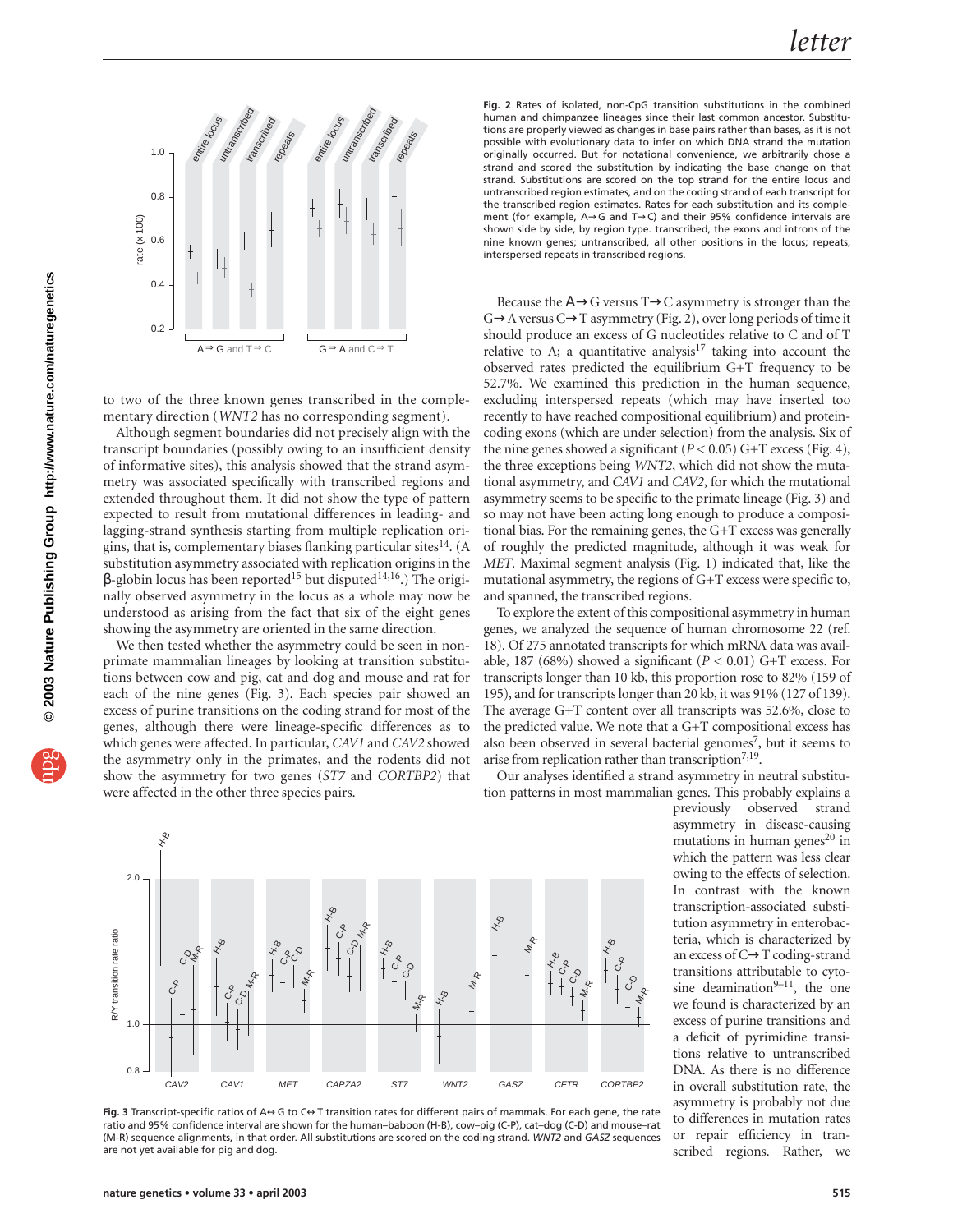believe that it is a byproduct of transcription-coupled repair (TCR; refs. 12,21) acting on the mismatched base pairs that result from uncorrected DNA polymerase substitution errors during DNA replication. The usual fate of such mismatches in untranscribed regions is presumably to persist until the next replication round, at which time the two mispaired bases segregate into the daughter DNA duplexes, implying a 50% chance that a given daughter cell will inherit the mutation. Mispairs in transcribed regions, however, may be resolved by TCR before the next replication round.

According to current models<sup>21</sup>, TCR is triggered by DNA damage–induced stalling of RNA polymerase II, but its targeting to specific sites is thought to require the mismatch repair proteins MSH2 and MSH6 (refs. 22,23). As the MSH2–MSH6 heterodimer MutSα recognizes mispairs as well as damaged bases, the TCR repair machinery may be directed to any mispair in the vicinity of the stalled polymerase. It is, moreover, plausible that MutSα bound to the mispair could itself trigger TCR by obstructing the RNA polymerase II complex, even in the absence of DNA damage. In any case, repair then proceeds by excision of an oligonucleotide patch on the transcribed DNA strand, followed by resynthesis using the coding strand as a template. This will resolve the mismatched base pair into a proper base pair, which will be mutant if, and only if, the originally misinserted base is on the coding strand.

Assuming that misinsertions occur with equal frequency on the two strands, the above mechanism again implies a 50% chance that a daughter cell inherits the mutation, so it does not change the overall mutation rate. But the spectrum of resulting mutational events, viewed as base changes on the coding strand, will correspond to the spectrum of DNA polymerase base misinsertion errors, which may be strand-asymmetric. Our observation of an excess of purine transitions is consistent with data from both prokaryotic and eukaryotic systems $24,25$  that the misinserted base in a purine–pyrimidine mispair is more likely to be the purine than the pyrimidine. Moreover, the fact that the strongest asymmetry occurs for A→G transitions, which in this model would result from the resolution of G–T mispairs arising from misinserted G, is consistent with the observation that MutS $\alpha$  is particularly efficient at recognizing G-T mispairs<sup>26</sup>.

The above explanation can thus account for each of the key observations regarding the mutational asymmetry. If it is correct, then TCR must be fairly active in the mammalian germ line, affecting most (but not all) genes. The observation that most genes show the G+T compositional bias suggests that the mutational bias has been acting for much of mammalian evolution, although differences among lineages (Fig. 3) indicate some changes in germline gene expression may have occurred.

The maximal segment analyses illustrated in Figure 1 offer two new methods to detect genes in mammalian genomes. Traditional comparative genomic approaches depend on sequence conservation reflecting purifying selection to identify biological features, and require relatively diverged sequences (>30%). In contrast, our approach uses neutral mutation patterns to detect the extent and orientation of transcribed regions, and may be used either with single sequences or with sequence pairs too closely related for the traditional approach to analyze.

## **Methods**

**Sequencing and annotation.** We isolated BAC clones for each species as described<sup>27</sup> and sequenced them at the National Institutes of Health Intramural Sequencing Center as part of a larger comparative sequencing program (E.D.G. *et al.* & NISC Comparative Sequencing Program, unpublished data). We identified genes in the human and mouse sequences using the National Center for Biotechnology Information tool spidey to align reference cDNAs from RefSeq to the genomic sequence. We similarly generated



**Fig. 4** G+T composition in transcribed regions. For each gene, the G+T composition as determined from non-coding, non-repetitive sequence in the coding strand of the transcript and the 95% confidence interval are shown. Horizontal lines indicate unbiased (0.5) and predicted (0.527) compositions.

gene locations for the other mammalian genomic sequences when cDNAs were available, but otherwise we inferred them by transfer from the human or mouse sequence by pairwise genomic sequence alignment using the program transform-pos. We used sequin to validate and check the inferred exon structure. We identified interspersed repeats in the human sequence using Repeatmasker version 07072001, run in sensitive mode, using RepBase Update version 6.10. GenBank accession numbers for the clone sequences from each organism are listed in Supplementary Table 1 online.

**Sequence alignments.** We computed pairwise alignments using BLASTZ28 and the multiple alignment using MultiPipMaker.

**Substitution rates.** To minimize the effects of alignment artifacts and eliminate double substitution events, we tabulated only isolated substitutions, defined as those for which the 5′ and 3′ neighboring sites were identical in the species being compared. We also ignored possible CpG mutations, identified as transitions at CR (representing CA or CG) and YG (representing CG or TG) sites. We calculated rates by dividing the number of substitution events of the appropriate type by the number of potentially mutable sites that meet the same criteria (that is, that are flanked by sites that are identical in the species being compared and are not of the form CR or YG). We estimated confidence intervals for rates and rate ratios using standard procedures based on approximate normality of the log-transformed values. We tabulated substitutions in the human and chimpanzee lineages (Fig. 2) using baboon as an outgroup to infer the ancestral nucleotide using parsimony; positions where baboon differed from both human and chimpanzee sequences were ignored. We did not attempt to correct for multiple substitutions<sup>4</sup>; the effect of these is trivial for the human–chimpanzee comparison (roughly 1% diverged), and, though somewhat larger for the more diverged species pairs (Fig. 3), the effects on purine and pyrimidine transition rates are approximately proportionate and therefore cancel when the ratio is taken.

**Maximal segment analysis.** To detect regions with a relative excess of purine transitions in the human–baboon genomic sequence alignment, we first assigned scores to each isolated transition using a scoring system based on log-likelihood ratios that is theoretically optimal for discriminating regions in which at least 55% of transitions involve purines. Each purine transition was scored as  $log_2(0.55/0.5) = 0.138$  and each pyrimidine transition as  $log_2$  (0.45/0.5) = -0.152. All other alignment positions were scored as 0. To detect regions of pyrimidine transition excess, we reversed these scores. We then identified maximal scoring segments of the alignment (that is, segments whose scores could not be increased by extending in either direction) whose score exceeded a given score threshold, *S*, using a